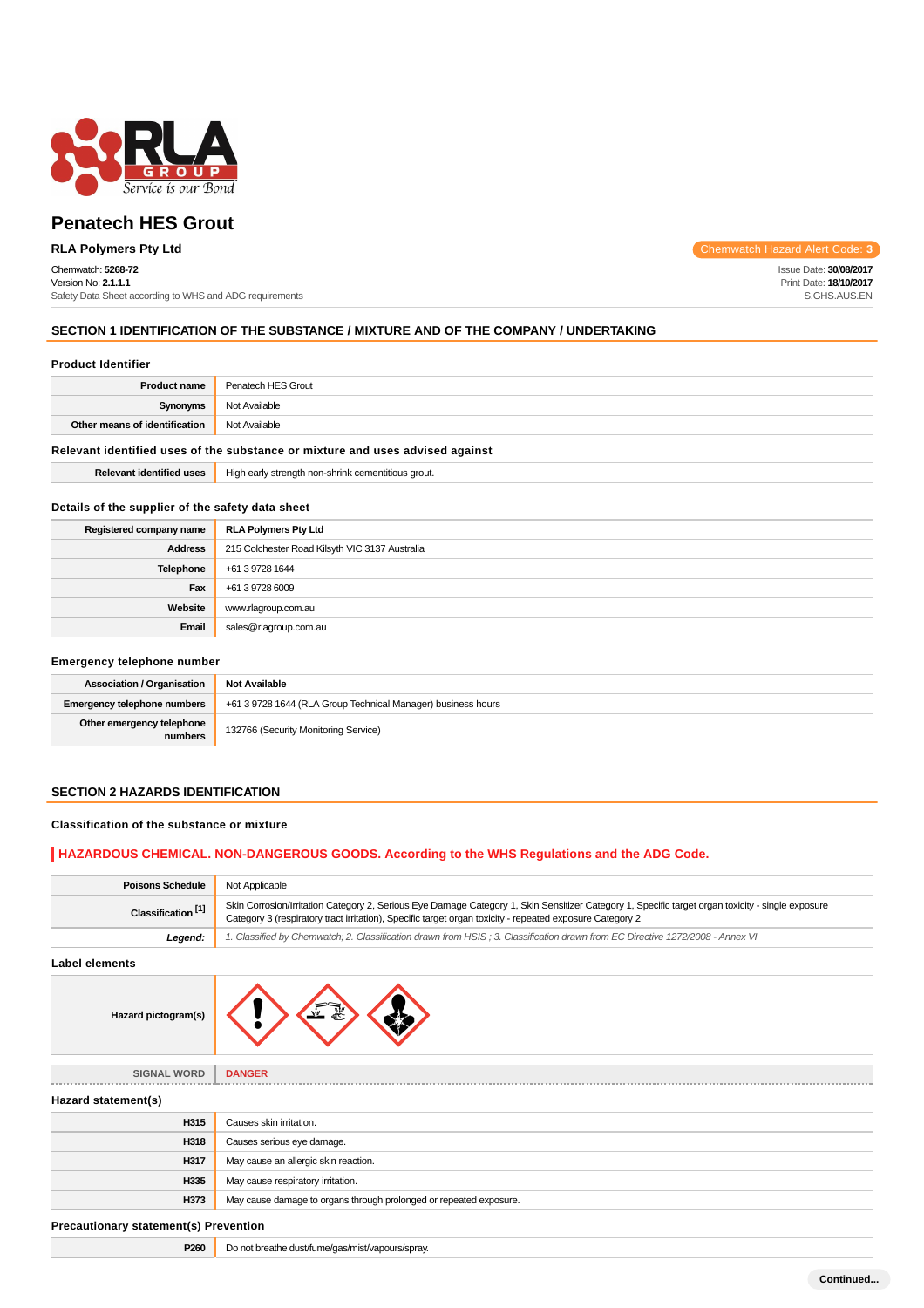| P271             | Use only outdoors or in a well-ventilated area.                            |  |
|------------------|----------------------------------------------------------------------------|--|
| P <sub>280</sub> | Wear protective gloves/protective clothing/eye protection/face protection. |  |
| P <sub>272</sub> | Contaminated work clothing should not be allowed out of the workplace.     |  |

### **Precautionary statement(s) Response**

| P305+P351+P338 | IF IN EYES: Rinse cautiously with water for several minutes. Remove contact lenses, if present and easy to do. Continue rinsing. |  |
|----------------|----------------------------------------------------------------------------------------------------------------------------------|--|
| P310           | Immediately call a POISON CENTER or doctor/physician.                                                                            |  |
| P362           | Take off contaminated clothing and wash before reuse.                                                                            |  |
| P302+P352      | IF ON SKIN: Wash with plenty of soap and water.                                                                                  |  |

### **Precautionary statement(s) Storage**

| <b>DAN</b>       |                                                                       |
|------------------|-----------------------------------------------------------------------|
| <b>DA03+D233</b> | Store ir<br>n a well-ventilated place. Keep container tightly closed. |

# **Precautionary statement(s) Disposal**

| P501 | Dispose of contents/container in accordance with local regulations. |
|------|---------------------------------------------------------------------|
|------|---------------------------------------------------------------------|

# **SECTION 3 COMPOSITION / INFORMATION ON INGREDIENTS**

### **Substances**

See section below for composition of Mixtures

#### **Mixtures**

| <b>CAS No</b> | %[weight]  | Name        |
|---------------|------------|-------------|
| 14808-60-7    | 30-60      | araded sand |
| 65997-15-1    | 30-60<br>. | l cement    |

### **SECTION 4 FIRST AID MEASURES**

#### **Description of first aid measures**

| <b>Eye Contact</b>  | If this product comes in contact with the eyes:<br>Inmediately hold eyelids apart and flush the eye continuously with running water.<br>Ensure complete irrigation of the eye by keeping eyelids apart and away from eye and moving the eyelids by occasionally lifting the upper and lower lids.<br>► Continue flushing until advised to stop by the Poisons Information Centre or a doctor, or for at least 15 minutes.<br>Transport to hospital or doctor without delay.<br>▶ Removal of contact lenses after an eye injury should only be undertaken by skilled personnel. |
|---------------------|--------------------------------------------------------------------------------------------------------------------------------------------------------------------------------------------------------------------------------------------------------------------------------------------------------------------------------------------------------------------------------------------------------------------------------------------------------------------------------------------------------------------------------------------------------------------------------|
| <b>Skin Contact</b> | If skin contact occurs:<br>Inmediately remove all contaminated clothing, including footwear.<br>Flush skin and hair with running water (and soap if available).<br>▶ Seek medical attention in event of irritation.                                                                                                                                                                                                                                                                                                                                                            |
| Inhalation          | If fumes or combustion products are inhaled remove from contaminated area.<br>Lay patient down. Keep warm and rested.<br>► Prostheses such as false teeth, which may block airway, should be removed, where possible, prior to initiating first aid procedures.<br>▶ Apply artificial respiration if not breathing, preferably with a demand valve resuscitator, bag-valve mask device, or pocket mask as trained. Perform CPR if<br>necessary.<br>Transport to hospital, or doctor, without delay.                                                                            |
| Ingestion           | <b>If swallowed do NOT induce vomiting.</b><br>► If vomiting occurs, lean patient forward or place on left side (head-down position, if possible) to maintain open airway and prevent aspiration.<br>• Observe the patient carefully.<br>► Never give liquid to a person showing signs of being sleepy or with reduced awareness; i.e. becoming unconscious.<br>• Give water to rinse out mouth, then provide liquid slowly and as much as casualty can comfortably drink.<br>$\blacktriangleright$ Seek medical advice.                                                       |

### **Indication of any immediate medical attention and special treatment needed**

### Treat symptomatically.

For acute or short term repeated exposures to iron and its derivatives:

- Always treat symptoms rather than history.
- In general, however, toxic doses exceed 20 mg/kg of ingested material (as elemental iron) with lethal doses exceeding 180 mg/kg.
- Control of iron stores depend on variation in absorption rather than excretion. Absorption occurs through aspiration, ingestion and burned skin.
- Hepatic damage may progress to failure with hypoprothrombinaemia and hypoglycaemia. Hepatorenal syndrome may occur.
- If iron intoxication may also result in decreased cardiac output and increased cardiac pooling which subsequently produces hypotension.
- Serum iron should be analysed in symptomatic patients. Serum iron levels (2-4 hrs post-ingestion) greater that 100 ug/dL indicate poisoning with levels, in excess of 350 ug/dL, being potentially serious. Emesis or lavage (for obtunded patients with no gag reflex)are the usual means of decontamination.
- Activated charcoal does not effectively bind iron.
- Catharsis (using sodium sulfate or magnesium sulfate) may only be used if the patient already has diarrhoea.
- ▶ Deferoxamine is a specific chelator of ferric (3+) iron and is currently the antidote of choice. It should be administered parenterally. [Ellenhorn and Barceloux: Medical Toxicology]

For acute or short term repeated exposures to dichromates and chromates:

- Absorption occurs from the alimentary tract and lungs.
- The kidney excretes about 60% of absorbed chromate within 8 hours of ingestion. Urinary excretion may take up to 14 days.
- Establish airway, breathing and circulation. Assist ventilation.
- Induce emesis with Ipecac Syrup if patient is not convulsing, in coma or obtunded and if the gag reflex is present.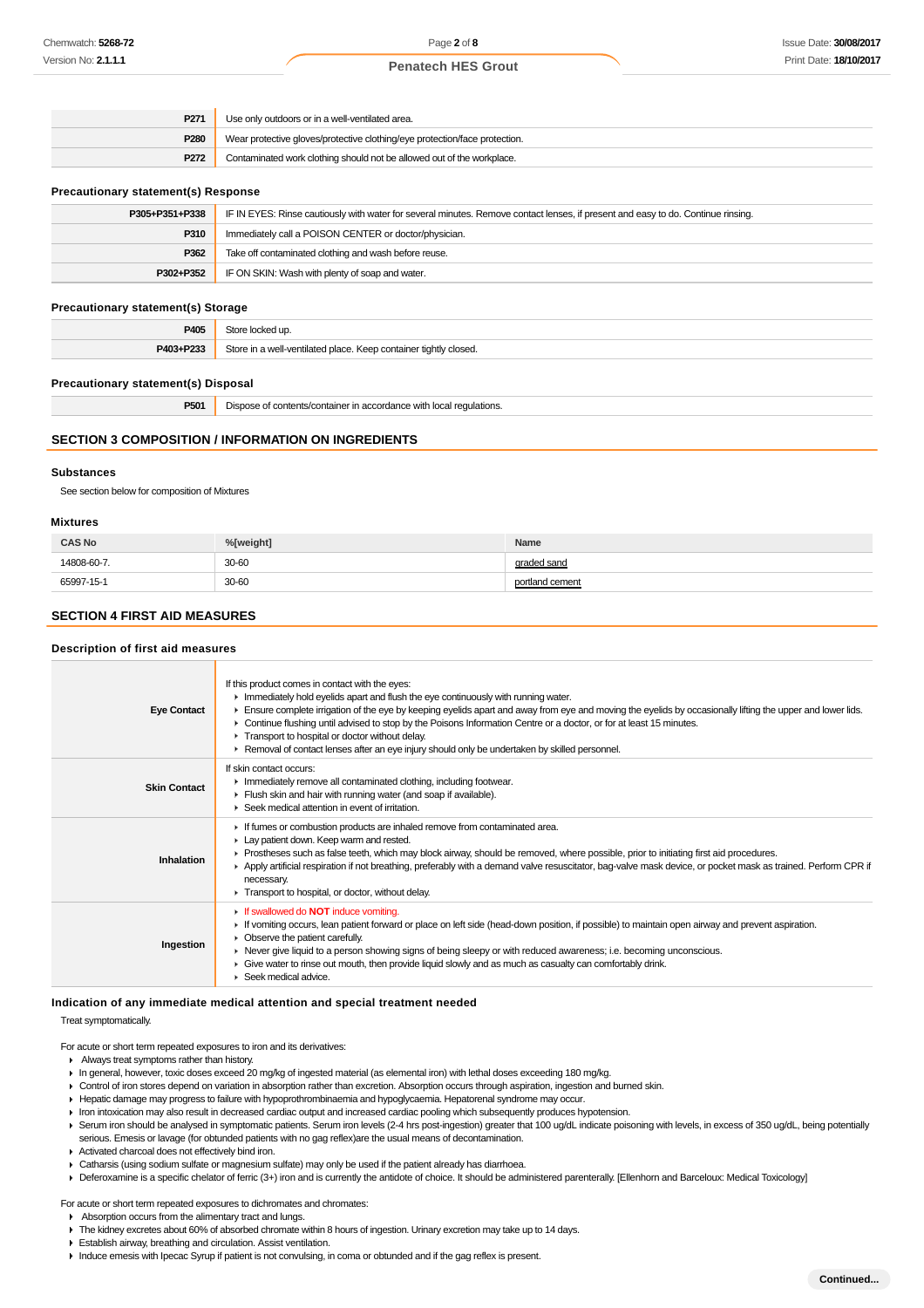- Otherwise use gastric lavage with endotracheal intubation.
- Fluid balance is critical. Peritoneal dialysis, haemodialysis or exchange transfusion may be effective although available data is limited.
- British Anti-Lewisite, ascorbic acid, folic acid and EDTA are probably not effective.
- **There are no antidotes.**

Primary irritation, including chrome ulceration, may be treated with ointments comprising calcium-sodium-EDTA. This, together with the use of frequently renewed dressings, will ensure rapid healing of any ulcer which may develop.

The mechanism of action involves the reduction of Cr (VI) to Cr(III) and subsequent chelation; the irritant effect of Cr(III)/ protein complexes is thus avoided. [ILO Encyclopedia]

### [Ellenhorn and Barceloux: Medical Toxicology]

- Manifestation of aluminium toxicity include hypercalcaemia, anaemia, Vitamin D refractory osteodystrophy and a progressive encephalopathy (mixed dysarthria-apraxia of speech, asterixis, tremulousness, myoclonus, dementia, focal seizures). Bone pain, pathological fractures and proximal myopathy can occur.
- Symptoms usually develop insidiously over months to years (in chronic renal failure patients) unless dietary aluminium loads are excessive.
- ▶ Serum aluminium levels above 60 ug/ml indicate increased absorption. Potential toxicity occurs above 100 ug/ml and clinical symptoms are present when levels exceed 200 ug/ml.
- Deferoxamine has been used to treat dialysis encephalopathy and osteomalacia. CaNa2EDTA is less effective in chelating aluminium.

[Ellenhorn and Barceloux: Medical Toxicology]

- For acute or short-term repeated exposures to highly alkaline materials: Respiratory stress is uncommon but present occasionally because of soft tissue edema.
- Unless endotracheal intubation can be accomplished under direct vision, cricothyroidotomy or tracheotomy may be necessary.
- Oxygen is given as indicated.
- The presence of shock suggests perforation and mandates an intravenous line and fluid administration.
- Damage due to alkaline corrosives occurs by liquefaction necrosis whereby the saponification of fats and solubilisation of proteins allow deep penetration into the tissue.
- Alkalis continue to cause damage after exposure.

INGESTION:

# Milk and water are the preferred diluents

No more than 2 glasses of water should be given to an adult.

- Neutralising agents should never be given since exothermic heat reaction may compound injury.
- \* Catharsis and emesis are absolutely contra-indicated.

\* Activated charcoal does not absorb alkali.

\* Gastric lavage should not be used.

Supportive care involves the following:

Withhold oral feedings initially.

- If endoscopy confirms transmucosal injury start steroids only within the first 48 hours.
- Carefully evaluate the amount of tissue necrosis before assessing the need for surgical intervention.
- Patients should be instructed to seek medical attention whenever they develop difficulty in swallowing (dysphagia).

SKIN AND EYE:

Injury should be irrigated for 20-30 minutes.

Eye injuries require saline. [Ellenhorn & Barceloux: Medical Toxicology]

# **SECTION 5 FIREFIGHTING MEASURES**

# **Extinguishing media**

- There is no restriction on the type of extinguisher which may be used.
- Use extinguishing media suitable for surrounding area.

### **Special hazards arising from the substrate or mixture**

**Fire Incompatibility** None known.

| <b>Advice for firefighters</b> |                                                                                                                                                                                                                                                                                                                                                                                                                                                                                                                                                                                   |
|--------------------------------|-----------------------------------------------------------------------------------------------------------------------------------------------------------------------------------------------------------------------------------------------------------------------------------------------------------------------------------------------------------------------------------------------------------------------------------------------------------------------------------------------------------------------------------------------------------------------------------|
| <b>Fire Fighting</b>           | • When silica dust is dispersed in air, firefighters should wear inhalation protection as hazardous substances from the fire may be adsorbed on the silica<br>particles.<br>► When heated to extreme temperatures, (>1700 deg.C) amorphous silica can fuse.<br>Alert Fire Brigade and tell them location and nature of hazard.<br>$\triangleright$ Wear breathing apparatus plus protective gloves in the event of a fire.<br>► Prevent, by any means available, spillage from entering drains or water courses.<br>► Use fire fighting procedures suitable for surrounding area. |
| <b>Fire/Explosion Hazard</b>   | $\triangleright$ Non combustible.<br>• Not considered a significant fire risk, however containers may burn.<br>Decomposition may produce toxic fumes of:<br>silicon dioxide (SiO2)<br>When aluminium oxide dust is dispersed in air, firefighters should wear protection against inhalation of dust particles, which can also contain hazardous<br>substances from the fire absorbed on the alumina particles.<br>May emit poisonous fumes.<br>May emit corrosive fumes.                                                                                                          |
| <b>HAZCHEM</b>                 | Not Applicable                                                                                                                                                                                                                                                                                                                                                                                                                                                                                                                                                                    |

# **SECTION 6 ACCIDENTAL RELEASE MEASURES**

**Personal precautions, protective equipment and emergency procedures**

See section 8

### **Environmental precautions**

See section 12

### **Methods and material for containment and cleaning up**

| <b>Minor Spills</b> | Remove all ignition sources.<br>Clean up all spills immediately.                                                 |
|---------------------|------------------------------------------------------------------------------------------------------------------|
|                     | Avoid contact with skin and eves.<br>Control personal contact with the substance, by using protective equipment. |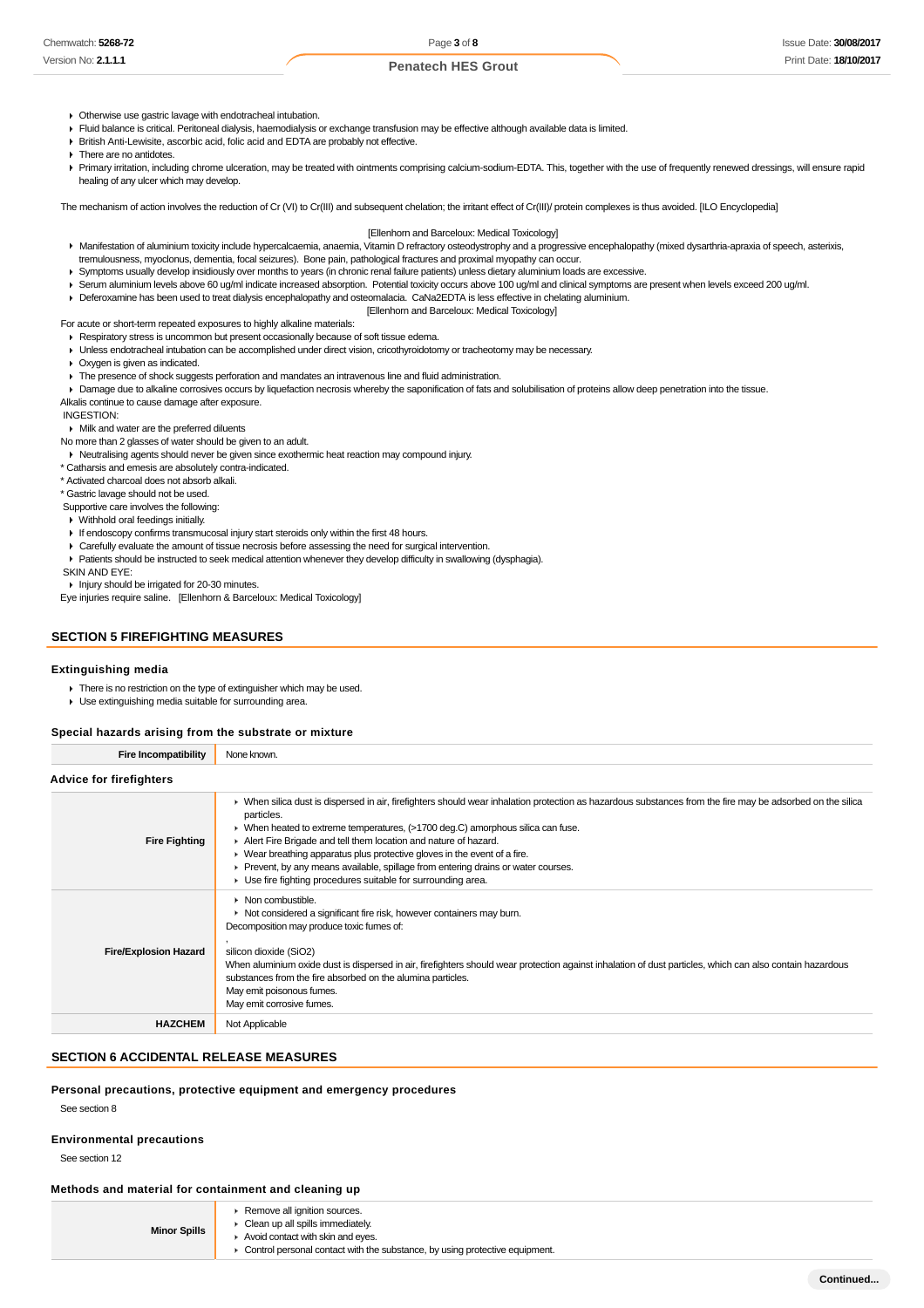| <b>Major Spills</b> | Moderate hazard.<br>CAUTION: Advise personnel in area.<br>Alert Emergency Services and tell them location and nature of hazard.<br>• Control personal contact by wearing protective clothing. |
|---------------------|-----------------------------------------------------------------------------------------------------------------------------------------------------------------------------------------------|
|                     |                                                                                                                                                                                               |

Personal Protective Equipment advice is contained in Section 8 of the SDS.

# **SECTION 7 HANDLING AND STORAGE**

| Precautions for safe handling |                                                                                                                                                                                                                                                                                                                                                                                                                                                                                                                                                                                  |
|-------------------------------|----------------------------------------------------------------------------------------------------------------------------------------------------------------------------------------------------------------------------------------------------------------------------------------------------------------------------------------------------------------------------------------------------------------------------------------------------------------------------------------------------------------------------------------------------------------------------------|
| Safe handling                 | Avoid all personal contact, including inhalation.<br>• Wear protective clothing when risk of exposure occurs.<br>$\blacktriangleright$ Use in a well-ventilated area.<br>▶ Prevent concentration in hollows and sumps.                                                                                                                                                                                                                                                                                                                                                           |
| Other information             | Store in original containers.<br>▶ Keep containers securely sealed.<br>Store in a cool, dry area protected from environmental extremes.<br>Store away from incompatible materials and foodstuff containers.                                                                                                                                                                                                                                                                                                                                                                      |
|                               | Conditions for safe storage, including any incompatibilities                                                                                                                                                                                                                                                                                                                                                                                                                                                                                                                     |
| Suitable container            | • Polyethylene or polypropylene container.<br>• Check all containers are clearly labelled and free from leaks.                                                                                                                                                                                                                                                                                                                                                                                                                                                                   |
| Storage incompatibility       | ▶ WARNING: Avoid or control reaction with peroxides. All transition metal peroxides should be considered as potentially explosive. For example transition<br>metal complexes of alkyl hydroperoxides may decompose explosively.<br>► The pi-complexes formed between chromium(0), vanadium(0) and other transition metals (haloarene-metal complexes) and mono-or poly-fluorobenzene<br>show extreme sensitivity to heat and are explosive.<br>Avoid strong acids, acid chlorides, acid anhydrides and chloroformates.<br>Avoid contact with copper, aluminium and their alloys. |

# **SECTION 8 EXPOSURE CONTROLS / PERSONAL PROTECTION**

# **Control parameters**

# **OCCUPATIONAL EXPOSURE LIMITS (OEL)**

# **INGREDIENT DATA**

| Source                       | Ingredient      | <b>Material name</b>     | <b>TWA</b>           | <b>STEL</b>   | Peak          | <b>Notes</b>  |
|------------------------------|-----------------|--------------------------|----------------------|---------------|---------------|---------------|
| Australia Exposure Standards | graded sand     | Quartz (respirable dust) | $0.1 \text{ mg/m}$ 3 | Not Available | Not Available | Not Available |
| Australia Exposure Standards | graded sand     | Quartz (respirable dust) | $0.1 \text{ ma/m}$ 3 | Not Available | Not Available | Not Available |
| Australia Exposure Standards | graded sand     | Silica - Crystalline     | Not Available        | Not Available | Not Available | Not Available |
| Australia Exposure Standards | portland cement | Portland cement          | $10 \text{ mg/m}$    | Not Available | Not Available | Not Available |

**EMERGENCY LIMITS**

| Ingredient      | <b>Material name</b>                                                      | TEEL-1<br>TEEL-3<br>TEEL-2 |                   |           |
|-----------------|---------------------------------------------------------------------------|----------------------------|-------------------|-----------|
| graded sand     | Silica, crystalline-quartz; (Silicon dioxide)<br>$0.075 \,\mathrm{mq/m3}$ |                            | $33 \text{ mg/m}$ | 200 mg/m3 |
|                 |                                                                           |                            |                   |           |
| Ingredient      | <b>Original IDLH</b>                                                      | <b>Revised IDLH</b>        |                   |           |
| graded sand     | Not Available                                                             | Not Available              |                   |           |
| portland cement | 5,000 mg/m3                                                               | Not Available              |                   |           |

# **Exposure controls**

| Appropriate engineering<br>controls | Engineering controls are used to remove a hazard or place a barrier between the worker and the hazard. Well-designed engineering controls can be<br>highly effective in protecting workers and will typically be independent of worker interactions to provide this high level of protection.<br>The basic types of engineering controls are:<br>Process controls which involve changing the way a job activity or process is done to reduce the risk.<br>Enclosure and/or isolation of emission source which keeps a selected hazard "physically" away from the worker and ventilation that strategically "adds" and<br>"removes" air in the work environment.                                                                                                                                                                   |
|-------------------------------------|-----------------------------------------------------------------------------------------------------------------------------------------------------------------------------------------------------------------------------------------------------------------------------------------------------------------------------------------------------------------------------------------------------------------------------------------------------------------------------------------------------------------------------------------------------------------------------------------------------------------------------------------------------------------------------------------------------------------------------------------------------------------------------------------------------------------------------------|
| <b>Personal protection</b>          |                                                                                                                                                                                                                                                                                                                                                                                                                                                                                                                                                                                                                                                                                                                                                                                                                                   |
| Eye and face protection             | Safety glasses with side shields.<br>Chemical goggles.<br>• Contact lenses may pose a special hazard; soft contact lenses may absorb and concentrate irritants. A written policy document, describing the wearing<br>of lenses or restrictions on use, should be created for each workplace or task.                                                                                                                                                                                                                                                                                                                                                                                                                                                                                                                              |
| <b>Skin protection</b>              | See Hand protection below                                                                                                                                                                                                                                                                                                                                                                                                                                                                                                                                                                                                                                                                                                                                                                                                         |
| Hands/feet protection               | NOTE:<br>The material may produce skin sensitisation in predisposed individuals. Care must be taken, when removing gloves and other protective equipment, to<br>avoid all possible skin contact.<br>► Contaminated leather items, such as shoes, belts and watch-bands should be removed and destroyed.<br>The selection of suitable gloves does not only depend on the material, but also on further marks of quality which vary from manufacturer to manufacturer.<br>Where the chemical is a preparation of several substances, the resistance of the glove material can not be calculated in advance and has therefore to be<br>checked prior to the application.<br>The exact break through time for substances has to be obtained from the manufacturer of the protective gloves and has to be observed when making a final |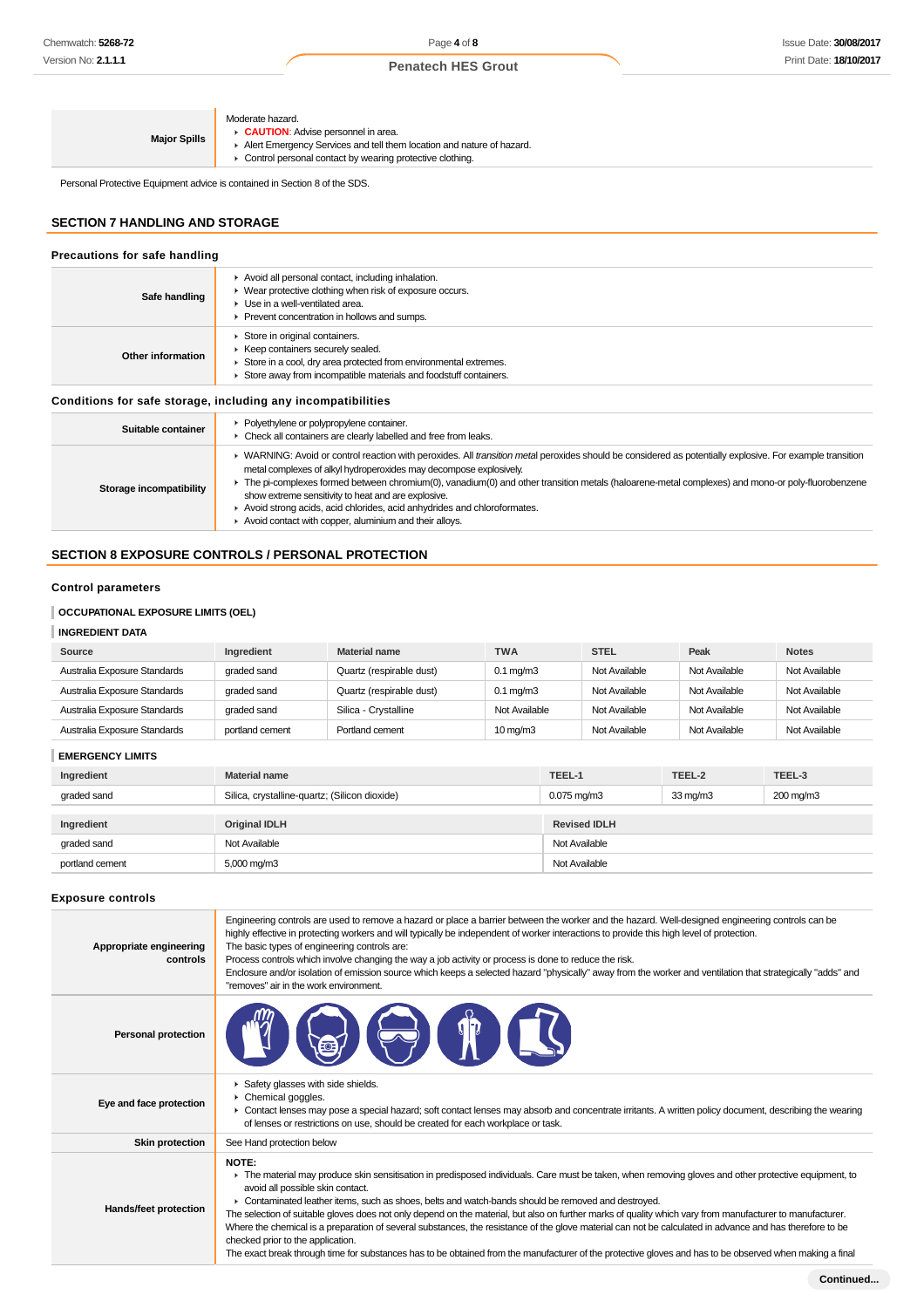|                        | choice.<br>Personal hygiene is a key element of effective hand care.<br>• Neoprene rubber gloves<br>Experience indicates that the following polymers are suitable as glove materials for protection against undissolved, dry solids, where abrasive particles are<br>not present.<br>polychloroprene.<br>nitrile rubber.<br>butyl rubber. |
|------------------------|-------------------------------------------------------------------------------------------------------------------------------------------------------------------------------------------------------------------------------------------------------------------------------------------------------------------------------------------|
| <b>Body protection</b> | See Other protection below                                                                                                                                                                                                                                                                                                                |
| Other protection       | $\triangleright$ Overalls.<br>P.V.C. apron.<br>▶ Barrier cream.                                                                                                                                                                                                                                                                           |
| <b>Thermal hazards</b> | Not Available                                                                                                                                                                                                                                                                                                                             |

# **Respiratory protection**

Particulate. (AS/NZS 1716 & 1715, EN 143:2000 & 149:001, ANSI Z88 or national equivalent)

| <b>Required Minimum Protection Factor</b> | <b>Half-Face Respirator</b> | <b>Full-Face Respirator</b> | <b>Powered Air Respirator</b> |
|-------------------------------------------|-----------------------------|-----------------------------|-------------------------------|
| up to $10 \times ES$                      | P <sub>1</sub><br>Air-line* |                             | PAPR-P1<br>                   |
| up to $50 \times ES$                      | Air-line**                  | P <sub>2</sub>              | PAPR-P2                       |
| up to $100 \times ES$                     |                             | P <sub>3</sub>              |                               |
|                                           |                             | Air-line*                   | -                             |
| $100 + x ES$                              |                             | Air-line**                  | PAPR-P3                       |

\* - Negative pressure demand \*\* - Continuous flow

A(All classes) = Organic vapours, B AUS or B1 = Acid gasses, B2 = Acid gas or hydrogen cyanide(HCN), B3 = Acid gas or hydrogen cyanide(HCN), E = Sulfur dioxide(SO2), G = Agricultural chemicals, K = Ammonia(NH3), Hg = Mercury, NO = Oxides of nitrogen, MB = Methyl bromide, AX = Low boiling point organic compounds(below 65 degC)

# **SECTION 9 PHYSICAL AND CHEMICAL PROPERTIES**

# **Information on basic physical and chemical properties**

| Appearance                                      | Fine grey powder; partly soluble in water. |                                            |                |  |  |
|-------------------------------------------------|--------------------------------------------|--------------------------------------------|----------------|--|--|
|                                                 |                                            |                                            |                |  |  |
| <b>Physical state</b>                           | <b>Divided Solid</b>                       | Relative density (Water = 1)               | 1.5            |  |  |
| Odour                                           | Not Available                              | Partition coefficient n-octanol /<br>water | Not Available  |  |  |
| <b>Odour threshold</b>                          | Not Available                              | Auto-ignition temperature (°C)             | Not Available  |  |  |
| pH (as supplied)                                | Not Applicable                             | <b>Decomposition temperature</b>           | Not Available  |  |  |
| Melting point / freezing point<br>(°C)          | Not Available                              | Viscosity (cSt)                            | Not Applicable |  |  |
| Initial boiling point and boiling<br>range (°C) | Not Applicable                             | Molecular weight (g/mol)                   | Not Applicable |  |  |
| Flash point (°C)                                | Not Applicable                             | <b>Taste</b>                               | Not Available  |  |  |
| <b>Evaporation rate</b>                         | Not Applicable                             | <b>Explosive properties</b>                | Not Available  |  |  |
| Flammability                                    | Not Applicable                             | <b>Oxidising properties</b>                | Not Available  |  |  |
| Upper Explosive Limit (%)                       | Not Applicable                             | Surface Tension (dyn/cm or<br>$mN/m$ )     | Not Applicable |  |  |
| Lower Explosive Limit (%)                       | Not Applicable                             | <b>Volatile Component (%vol)</b>           | Not Available  |  |  |
| Vapour pressure (kPa)                           | Negligible                                 | Gas group                                  | Not Available  |  |  |
| Solubility in water (g/L)                       | Partly miscible                            | pH as a solution (1%)                      | Not Applicable |  |  |
| Vapour density $(Air = 1)$                      | Not Applicable                             | VOC g/L                                    | Not Available  |  |  |

# **SECTION 10 STABILITY AND REACTIVITY**

| Reactivity                                   | See section 7                                                                                                                        |
|----------------------------------------------|--------------------------------------------------------------------------------------------------------------------------------------|
| <b>Chemical stability</b>                    | • Unstable in the presence of incompatible materials.<br>▶ Product is considered stable.<br>Hazardous polymerisation will not occur. |
| <b>Possibility of hazardous</b><br>reactions | See section 7                                                                                                                        |
| <b>Conditions to avoid</b>                   | See section 7                                                                                                                        |
| Incompatible materials                       | See section 7                                                                                                                        |
| <b>Hazardous decomposition</b><br>products   | See section 5                                                                                                                        |

# **SECTION 11 TOXICOLOGICAL INFORMATION**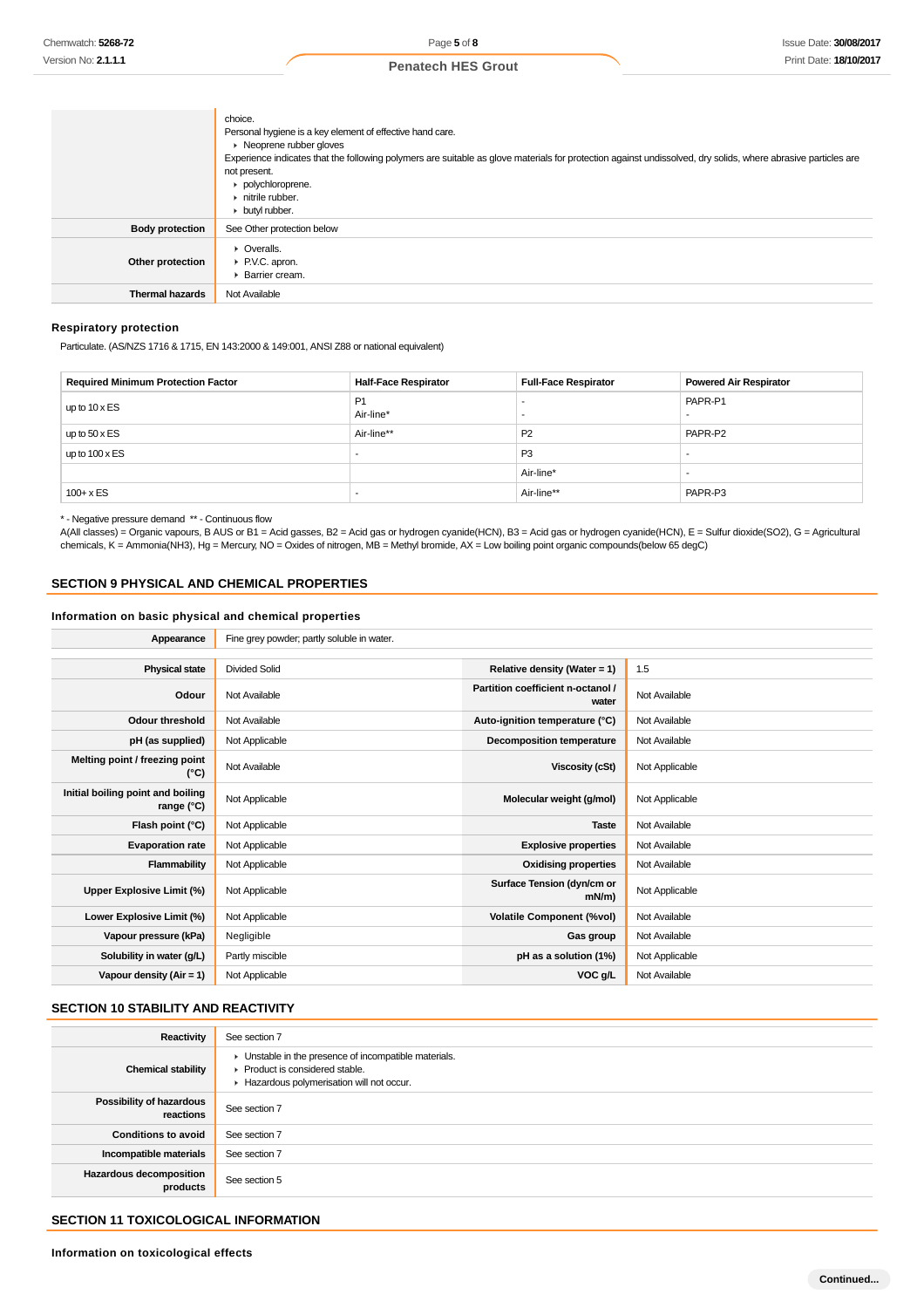**Inhaled** The material can cause respiratory irritation in some persons. The body's response to such irritation can cause further lung damage. Inhalation of dusts, generated by the material during the course of normal handling, may be damaging to the health of the individual. Persons with impaired respiratory function, airway diseases and conditions such as emphysema or chronic bronchitis, may incur further disability if excessive concentrations of particulate are inhaled. If prior damage to the circulatory or nervous systems has occurred or if kidney damage has been sustained, proper screenings should be conducted on individuals who may be exposed to further risk if handling and use of the material result in excessive exposures. Effects on lungs are significantly enhanced in the presence of respirable particles. Acute silicosis occurs under conditions of extremely high silica dust exposure particularly when the particle size of the dust is small. The disease is rapidly progressive and spreads widely through the lungs within months of the initial exposure and causing death within 1 to 2 years. **Ingestion** Accidental ingestion of the material may be damaging to the health of the individual. Not normally a hazard due to the physical form of product. The material is a physical irritant to the gastro-intestinal tract **Skin Contact** This material can cause inflammation of the skin on contact in some persons. The material may accentuate any pre-existing dermatitis condition Handling wet cement can cause dermatitis. Cement when wet is quite alkaline and this alkali action on the skin contributes strongly to cement contact dermatitis since it may cause drying and defatting of the skin which is followed by hardening, cracking, lesions developing, possible infections of lesions and penetration by soluble salts. Skin contact may result in severe irritation particularly to broken skin. Ulceration known as "chrome ulcers" may develop. Chrome ulcers and skin cancer are significantly related. Open cuts, abraded or irritated skin should not be exposed to this material Entry into the blood-stream, through, for example, cuts, abrasions or lesions, may produce systemic injury with harmful effects. Examine the skin prior to the use of the material and ensure that any external damage is suitably protected. **Eye** If applied to the eyes, this material causes severe eye damage. **Chronic** Long-term exposure to respiratory irritants may result in airways disease, involving difficulty breathing and related whole-body problems. Skin contact with the material is more likely to cause a sensitisation reaction in some persons compared to the general population. Harmful: danger of serious damage to health by prolonged exposure through inhalation. This material can cause serious damage if one is exposed to it for long periods. It can be assumed that it contains a substance which can produce severe defects. Substance accumulation, in the human body, may occur and may cause some concern following repeated or long-term occupational exposure. Animal testing shows long term exposure to aluminium oxides may cause lung disease and cancer, depending on the size of the particle. The smaller the size, the greater the tendencies of causing harm. Red blood cells and rabbit alveolar macrophages exposed to calcium silicate insulation materials in vitro showed haemolysis in one study but not in another. Both studies showed the substance to be more cytotoxic than titanium dioxide but less toxic than asbestos. In a small cohort mortality study of workers in a wollastonite quarry, the observed number of deaths from all cancers combined and lung cancer were lower than expected. Wollastonite is a calcium inosilicate mineral (CaSiO3). Cement contact dermatitis (CCD) may occur when contact shows an allergic response, which may progress to sensitisation. Sensitisation is due to soluble chromates (chromate compounds) present in trace amounts in some cements and cement products. Soluble chromates readily penetrate intact skin. Cement dermatitis can be characterised by fissures, eczematous rash, dystrophic nails, and dry skin; acute contact with highly alkaline mixtures may cause localised necrosis. Crystalline silicas activate the inflammatory response of white blood cells after they injure the lung epithelium. Chronic exposure to crystalline silicas reduces lung capacity and predisposes to chest infections. Overexposure to the breathable dust may cause coughing, wheezing, difficulty in breathing and impaired lung function. Chronic symptoms may include decreased vital lung capacity and chest infections. Repeated exposures in the workplace to high levels of fine-divided dusts may produce a condition known as pneumoconiosis, which is the lodgement of any inhaled dusts in the lung, irrespective of the effect. This is particularly true when a significant number of particles less than 0.5 microns (1/50000 inch) are present. Chronic excessive intake of iron have been associated with damage to the liver and pancreas. People with a genetic disposition to poor control over iron are at an increased risk. Prolonged or repeated skin contact may cause drying with cracking, irritation and possible dermatitis following. **Penatech HES Grout TOXICITY IRRITATION** Not Available Not Available **graded sand TOXICITY IRRITATION** Not Available Not Available **portland cement TOXICITY IRRITATION** Not Available Not Available Not Available Not Available Not Available Not Available **Legend:** 1. Value obtained from Europe ECHA Registered Substances - Acute toxicity 2.\* Value obtained from manufacturer's SDS. Unless otherwise specified data extracted from RTECS - Register of Toxic Effect of chemical Substances **PORTLAND CEMENT** The following information refers to contact allergens as a group and may not be specific to this product. Contact allergies quickly manifest themselves as contact eczema, more rarely as urticaria or Quincke's oedema. The pathogenesis of contact eczema involves a cell-mediated (T lymphocytes) immune reaction of the delayed type. Other allergic skin reactions, e.g. contact urticaria, involve antibody-mediated immune reactions. Asthma-like symptoms may continue for months or even years after exposure to the material ends. This may be due to a non-allergic condition known as reactive airways dysfunction syndrome (RADS) which can occur after exposure to high levels of highly irritating compound. Main criteria for diagnosing RADS include the absence of previous airways disease in a non-atopic individual, with sudden onset of persistent asthma-like symptoms within minutes to hours of a documented exposure to the irritant. Other criteria for diagnosis of RADS include a reversible airflow pattern on lung function tests, moderate to severe bronchial hyperreactivity on methacholine challenge testing, and the lack of minimal lymphocytic inflammation, without eosinophilia. **GRADED SAND & PORTLAND** No significant acute toxicological data identified in literature search.

**Acute Toxicity Carcinogenicity**  $\varnothing$ **Skin Irritation/Corrosion Reproductivity**  $\circ$ **Serious Eye Damage/Irritation STOT - Single Exposure**  $\checkmark$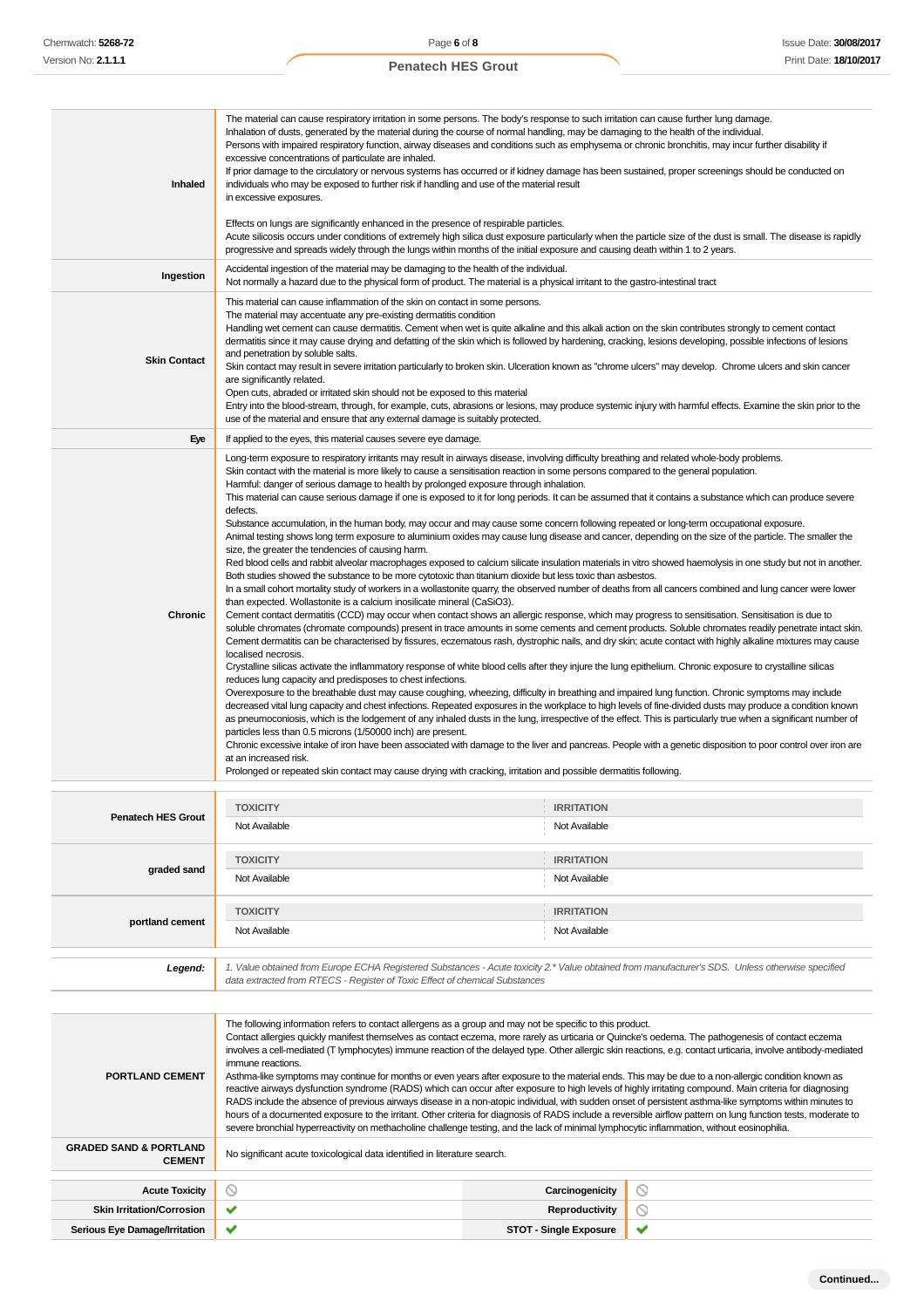| <b>Respiratory or Skin</b><br>sensitisation | <b>STOT - Repeated Exposure</b> | v                                                                                                                                                                                                                   |  |
|---------------------------------------------|---------------------------------|---------------------------------------------------------------------------------------------------------------------------------------------------------------------------------------------------------------------|--|
| Mutagenicity                                | <b>Aspiration Hazard</b>        |                                                                                                                                                                                                                     |  |
|                                             | Legend:                         | $\blacktriangleright$ - Data available but does not fill the criteria for classification<br>$\blacktriangleright$ - Data available to make classification<br>$\bigcirc$ - Data Not Available to make classification |  |

# **SECTION 12 ECOLOGICAL INFORMATION**

# **Toxicity**

| <b>Penatech HES Grout</b> | <b>ENDPOINT</b>  | <b>TEST DURATION (HR)</b>                                                                                                                                                                                                                                                                                                                                                                       | <b>SPECIES</b> | <b>VALUE</b>     | <b>SOURCE</b>    |
|---------------------------|------------------|-------------------------------------------------------------------------------------------------------------------------------------------------------------------------------------------------------------------------------------------------------------------------------------------------------------------------------------------------------------------------------------------------|----------------|------------------|------------------|
|                           | Not<br>Available | Not Available                                                                                                                                                                                                                                                                                                                                                                                   | Not Available  | Not<br>Available | Not<br>Available |
|                           | <b>ENDPOINT</b>  | <b>TEST DURATION (HR)</b>                                                                                                                                                                                                                                                                                                                                                                       | <b>SPECIES</b> | <b>VALUE</b>     | <b>SOURCE</b>    |
| graded sand               | Not<br>Available | Not Available                                                                                                                                                                                                                                                                                                                                                                                   | Not Available  | Not<br>Available | Not<br>Available |
|                           | <b>ENDPOINT</b>  | <b>TEST DURATION (HR)</b>                                                                                                                                                                                                                                                                                                                                                                       | <b>SPECIES</b> | <b>VALUE</b>     | <b>SOURCE</b>    |
| portland cement           | Not<br>Available | Not Available                                                                                                                                                                                                                                                                                                                                                                                   | Not Available  | Not<br>Available | Not<br>Available |
|                           |                  |                                                                                                                                                                                                                                                                                                                                                                                                 |                |                  |                  |
| Legend:                   |                  | Extracted from 1. IUCLID Toxicity Data 2. Europe ECHA Registered Substances - Ecotoxicological Information - Aquatic Toxicity 3. EPIWIN Suite V3.12<br>(QSAR) - Aquatic Toxicity Data (Estimated) 4. US EPA, Ecotox database - Aquatic Toxicity Data 5. ECETOC Aquatic Hazard Assessment Data 6. NITE<br>(Japan) - Bioconcentration Data 7. METI (Japan) - Bioconcentration Data 8. Vendor Data |                |                  |                  |

### **DO NOT** discharge into sewer or waterways.

# **Persistence and degradability**

| Ingredient | Persistence: Water/Soil               | istence: Air                          |
|------------|---------------------------------------|---------------------------------------|
|            | No Data available for all ingredients | No Data available for all ingredients |

### **Bioaccumulative potential**

| Ingredient       | <b>Bioaccumulation</b>                |  |  |
|------------------|---------------------------------------|--|--|
|                  | No Data available for all ingredients |  |  |
| Mobility in soil |                                       |  |  |
| Ingredient       | <b>Mobility</b>                       |  |  |

# **SECTION 13 DISPOSAL CONSIDERATIONS**

### **Waste treatment methods**

# **SECTION 14 TRANSPORT INFORMATION**

# **Labels Required**

| __________     |                     |  |
|----------------|---------------------|--|
| Marino Polli   | <b>NO</b>           |  |
| <b>HAZCHEM</b> | Applicable<br>Not , |  |

**Land transport (ADG): NOT REGULATED FOR TRANSPORT OF DANGEROUS GOODS**

**Air transport (ICAO-IATA / DGR): NOT REGULATED FOR TRANSPORT OF DANGEROUS GOODS**

No Data available for all ingredients

**Sea transport (IMDG-Code / GGVSee): NOT REGULATED FOR TRANSPORT OF DANGEROUS GOODS**